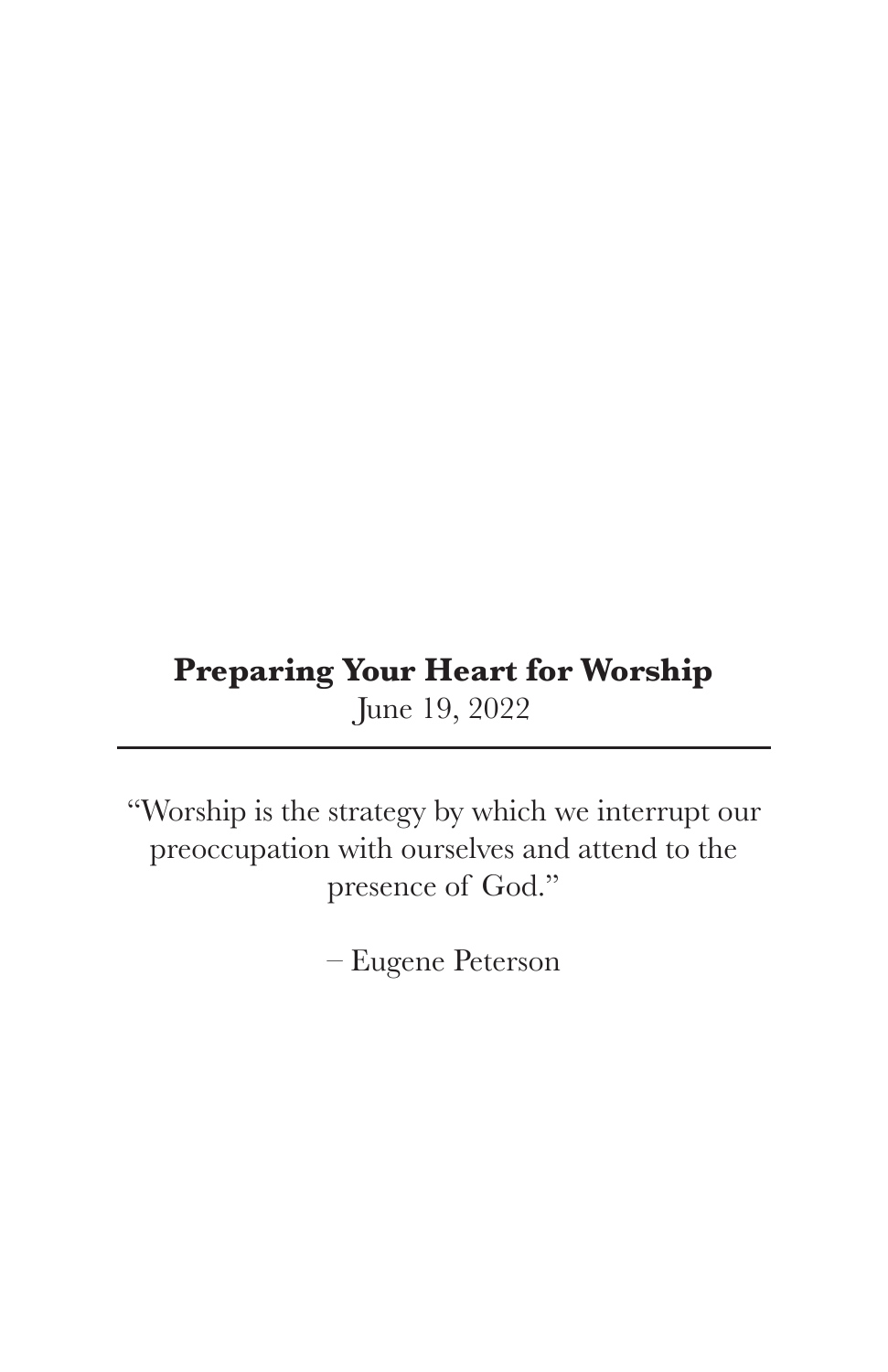# **CALL TO WORSHIP**

*From Psalm 8*

Pastor: O LORD, our Lord, how majestic is your name in all the earth!

#### **Congregation: You have set your glory above the heavens.**

Pastor: From the lips of children and infants you have ordained praise.

**Congregation: When I consider your heavens, the work of your fingers, the moon and the stars which you have set in place,**

Pastor: What is man that you are mindful of him, the son of man that you care for him?

# **Congregation: You have made him a little lower than the heavenly beings and crowned him with glory and honor.**

Pastor: You made him ruler over the works of your hands; you put everything under his feet.

# **Together: O LORD, our Lord, how majestic is your name in all the earth!**

*Please stand if able*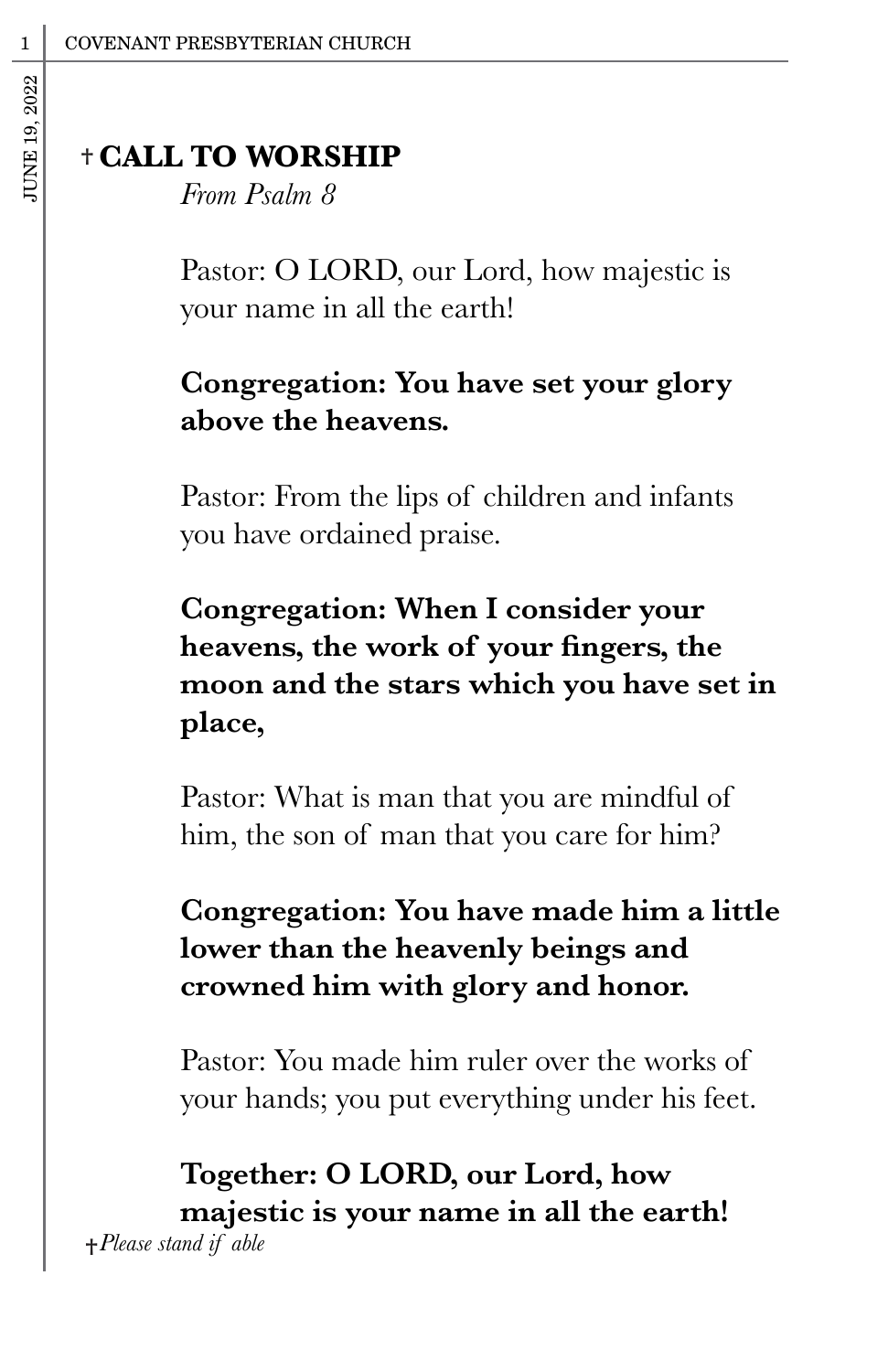#### **HYMNS OF PRAISE**

*"O, For a Thousand Tongues to Sing" Trinity Hymnal #164*

O for a thousand tongues to sing my great Redeemer's praise, the glories of my God and King, the triumphs of his grace!

My gracious Master and my God, assist me to proclaim, to spread through all the earth abroad the honors of thy name.

Jesus! the name that charms our fears, that bids our sorrows cease; 'tis music in the sinner's ears, 'tis life, and health, and peace.

He breaks the power of reigning sin, he sets the prisoner free; his blood can make the foulest clean; his blood availed for me.

He speaks, and listening to his voice, new life the dead receive; the mournful, broken hearts rejoice, the humble poor believe.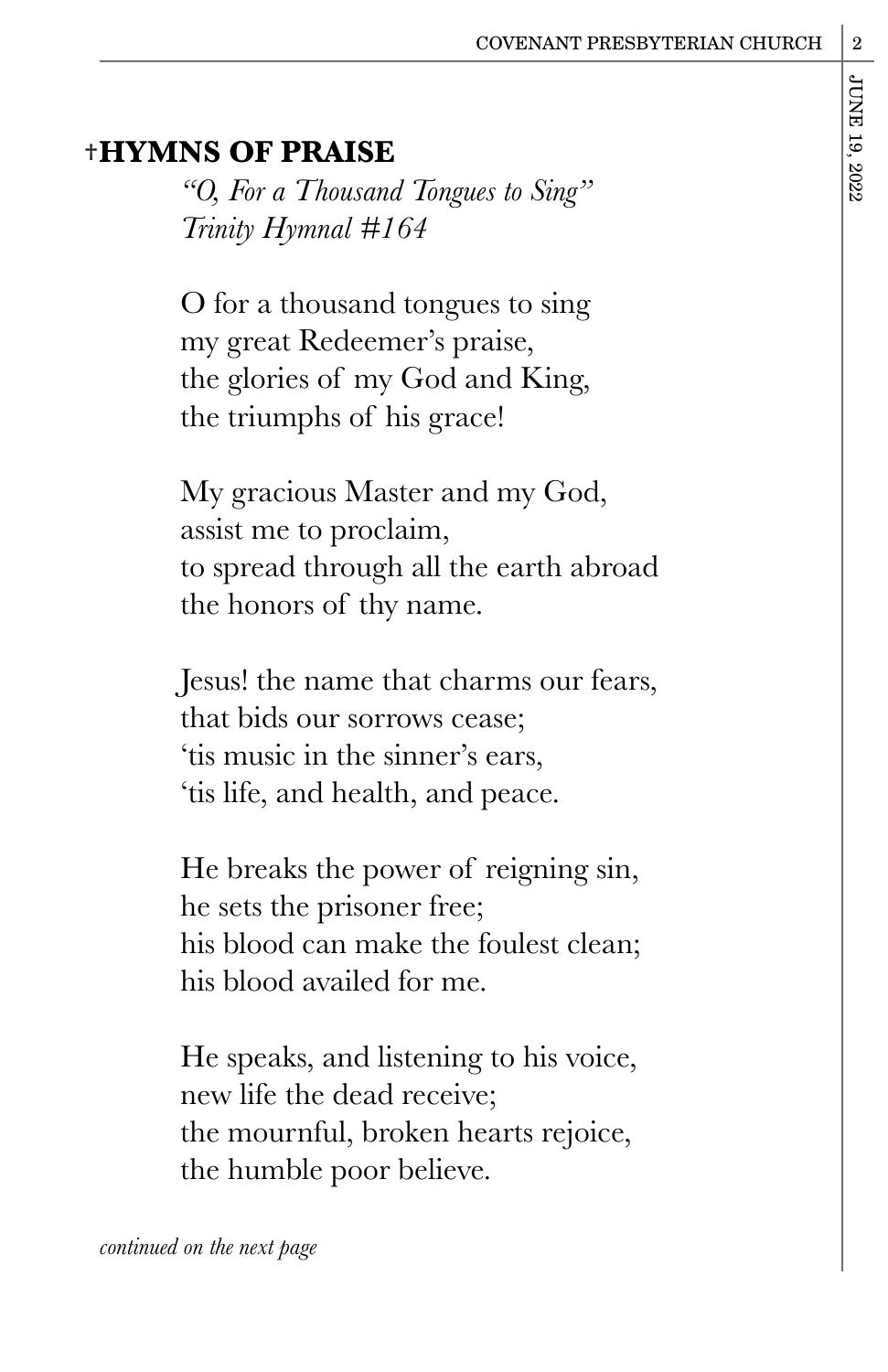Hear him, ye deaf; his praise, ye dumb, your loosened tongues employ; ye blind, behold your savior come, and leap, ye lame, for joy.

*"I Will Sing of My Redeemer" Trinity Hymnal #650*

I will sing of my Redeemer, and his wondrous love to me; on the cruel cross he suffered, from the curse to set me free.

Refrain:

Sing, O sing of my Redeemer! With his blood He purchased me, on the cross he sealed my pardon, paid the debt and made me free.

I will tell the wondrous story, how my lost estate to save, in his boundless love and mercy, he the ransom freely gave.

Refrain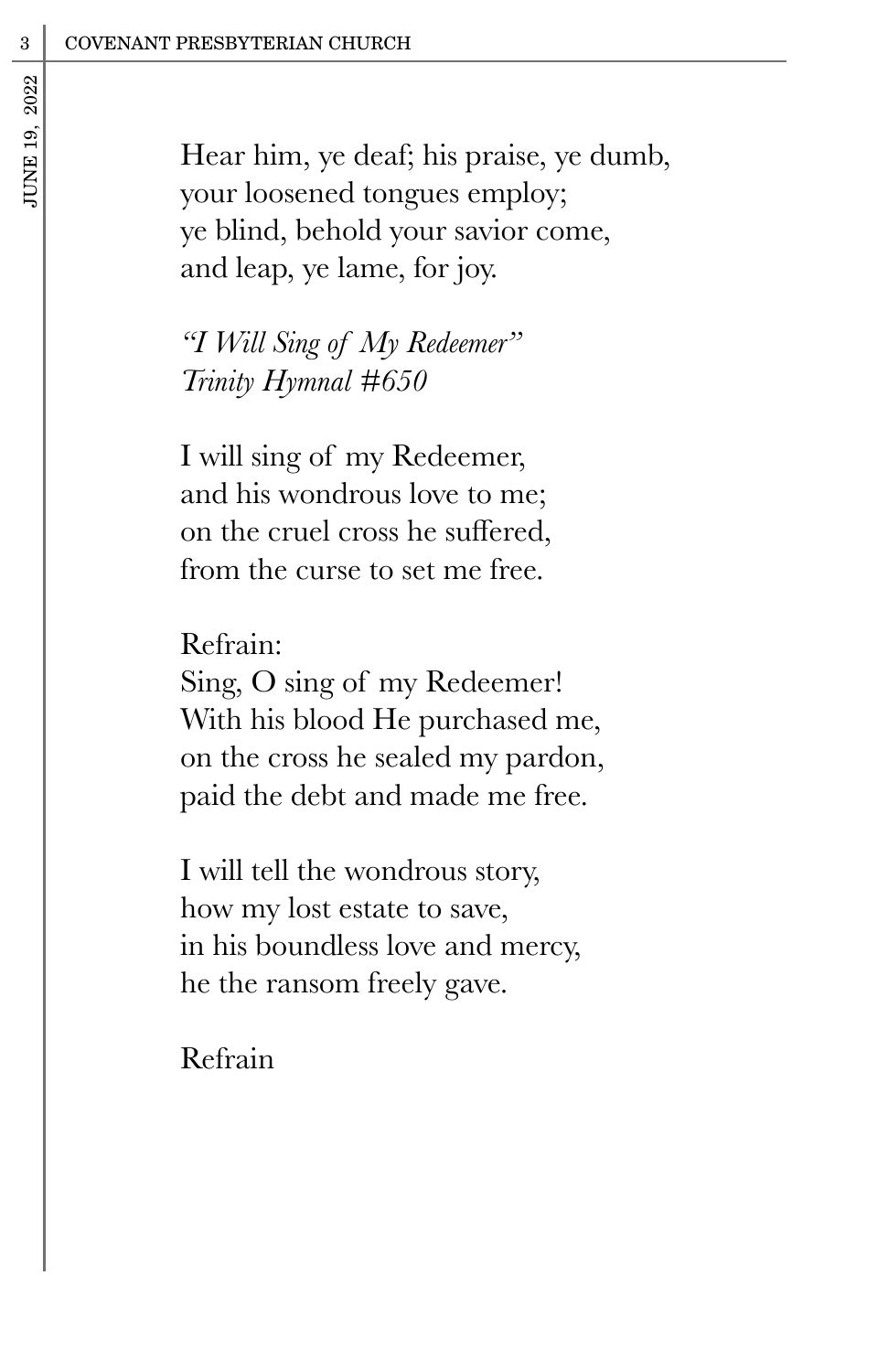I will praise my dear Redeemer, his triumphant power to tell, how the victory he giveth over sin and death and hell.

Refrain

I will sing of my Redeemer and his heavenly love to me; he from death to life has brought me, Son of God, with him to be.

Refrain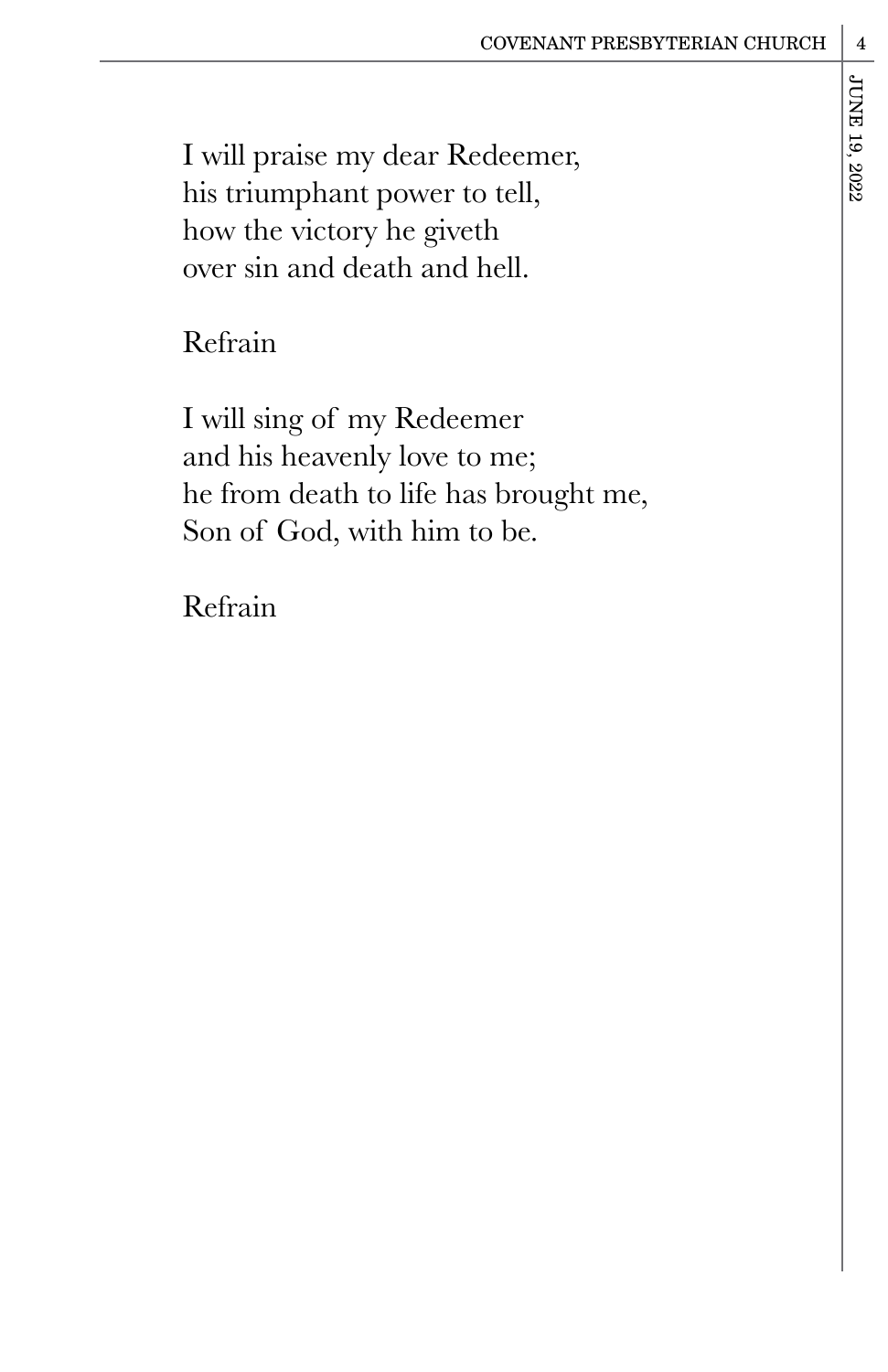## **PRAYER OF CONFESSION**

#### **ASSURANCE OF PARDON**

Leader: Because Christ Jesus died in your place, for your sins, you are forgiven.

#### **People: Hallelujah! Praise God!**

#### **CHILDREN'S SUNDAY SCHOOL**

*Children ages 3 through 4th grade dismiss with their teachers for Sunday school. They will return at the end of the service.*

#### **OFFERTORY**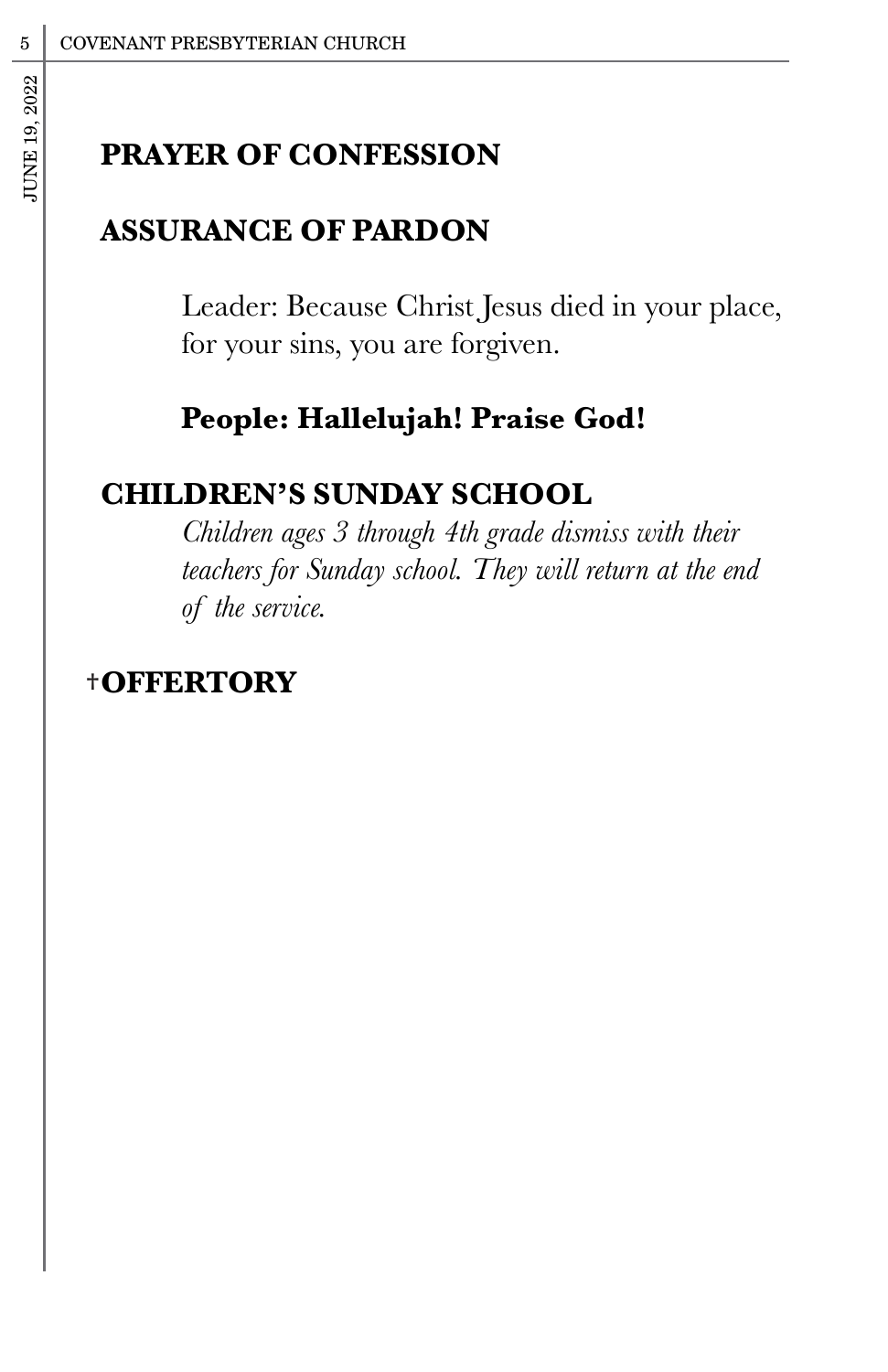#### **HYMN OF ASSURANCE**

*"For All the Saints"* 

For all the saints, who from their labors rest, Who Thee by faith before the world confessed, Thy Name, O Jesus, be forever blessed. Alleluia, Allelu...

Thou wast their rock, their fortress and their might; Thou, Lord, their captain in the well fought fight; Thou, in the darkness drear, their one true Light. Alleluia, Allelu...

O may Thy soldiers, faithful, true and bold, Fight as the saints who nobly fought of old, And win with them the victor's crown of gold. Alleluia, Allelu...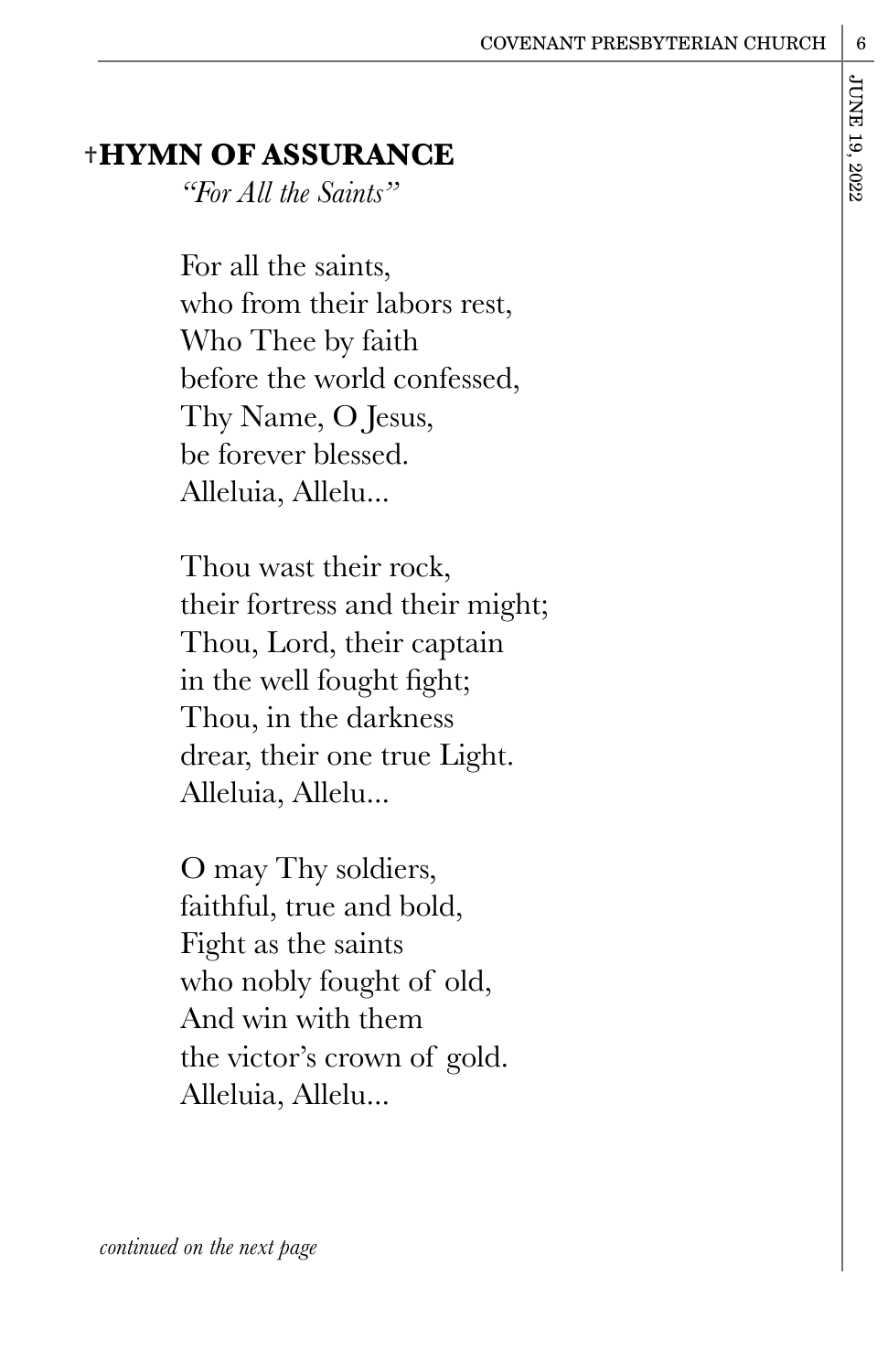The golden evening brightens in the west; Soon, soon to faithful warriors comes their rest; Sweet is the calm of paradise the blessed. Alleluia, Allelu...

But lo! There breaks a yet more glorious day; The saints triumphant rise in bright array; The King of glory passes on his way, Alleluia, Allelu...

From earth's wide bounds, from ocean's farthest coast, Through gates of pearl streams in the countless host, Singing to Father, Son, and Holy Ghost, Alleluia, Alleluia!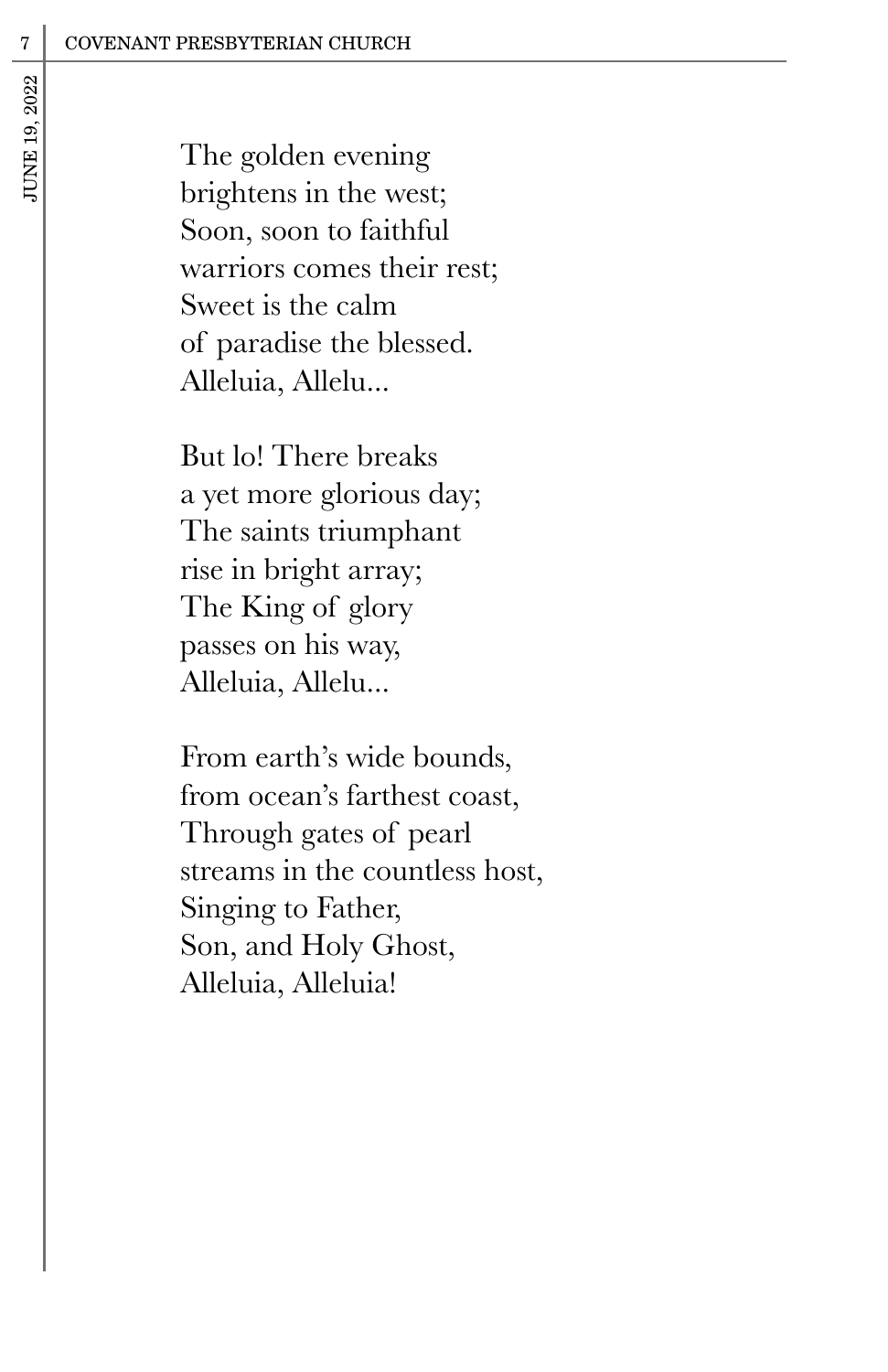## **SERMON TEXT**

## **Proverbs 17:17**

17 A friend loves at all times, and a brother is born for adversity.

## **Proverbs 18:24**

24 A man of many companions may come to ruin, but there is a friend who sticks closer than a brother.

# **Proverbs 27:17**

17 Iron sharpens iron, and one man sharpens another.

# **Proverbs 27:6**

6 Faithful are the wounds of a friend; profuse are the kisses of an enemy.

Leader: This is the word of the LORD.

# **People: Thanks be to God.**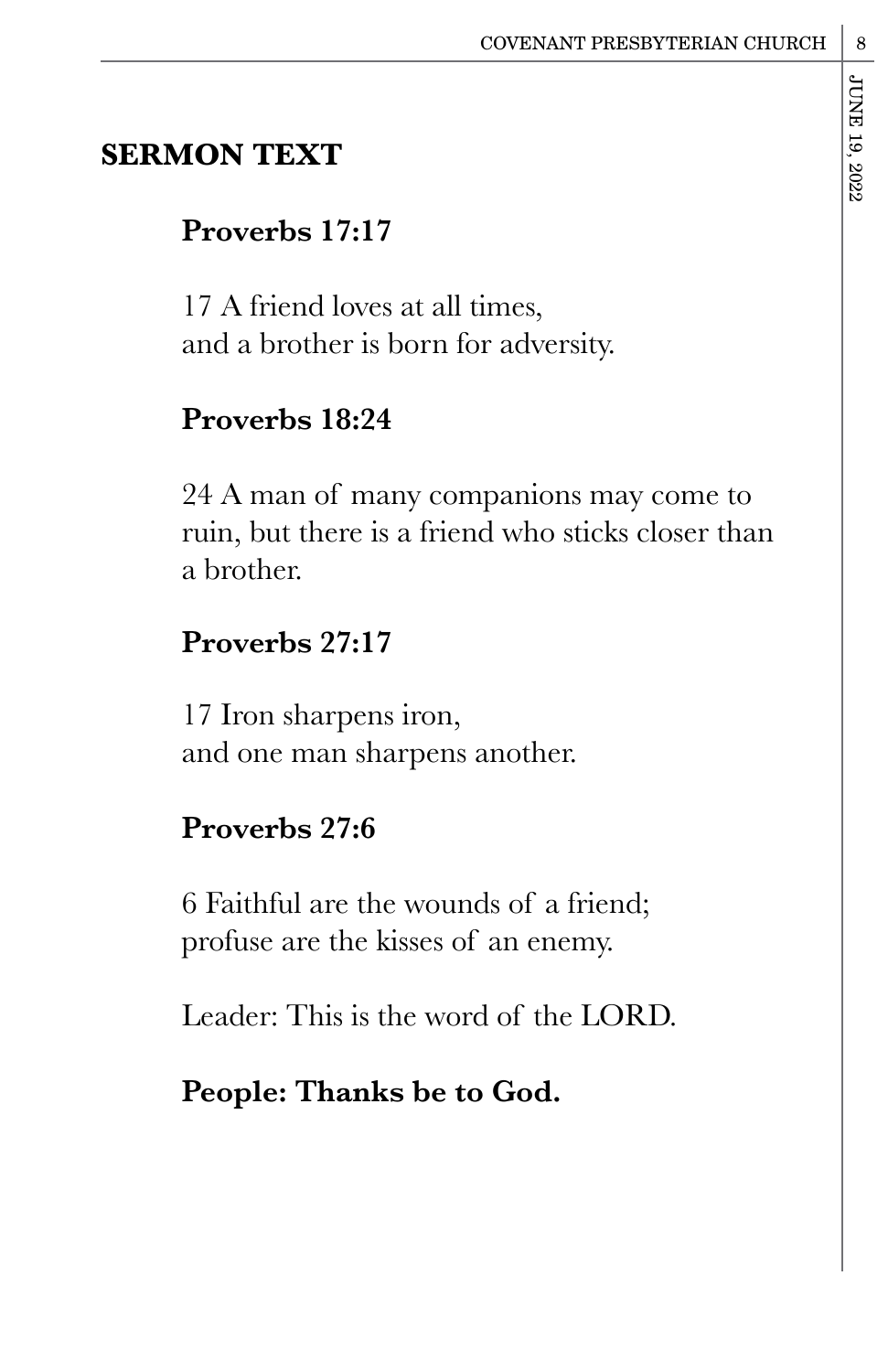# **SERMON: "Wisdom for Friendship"**

*Rev. Dr. Alec Flynt Proverbs 17:17; 18:24; 27:17; & 27:6*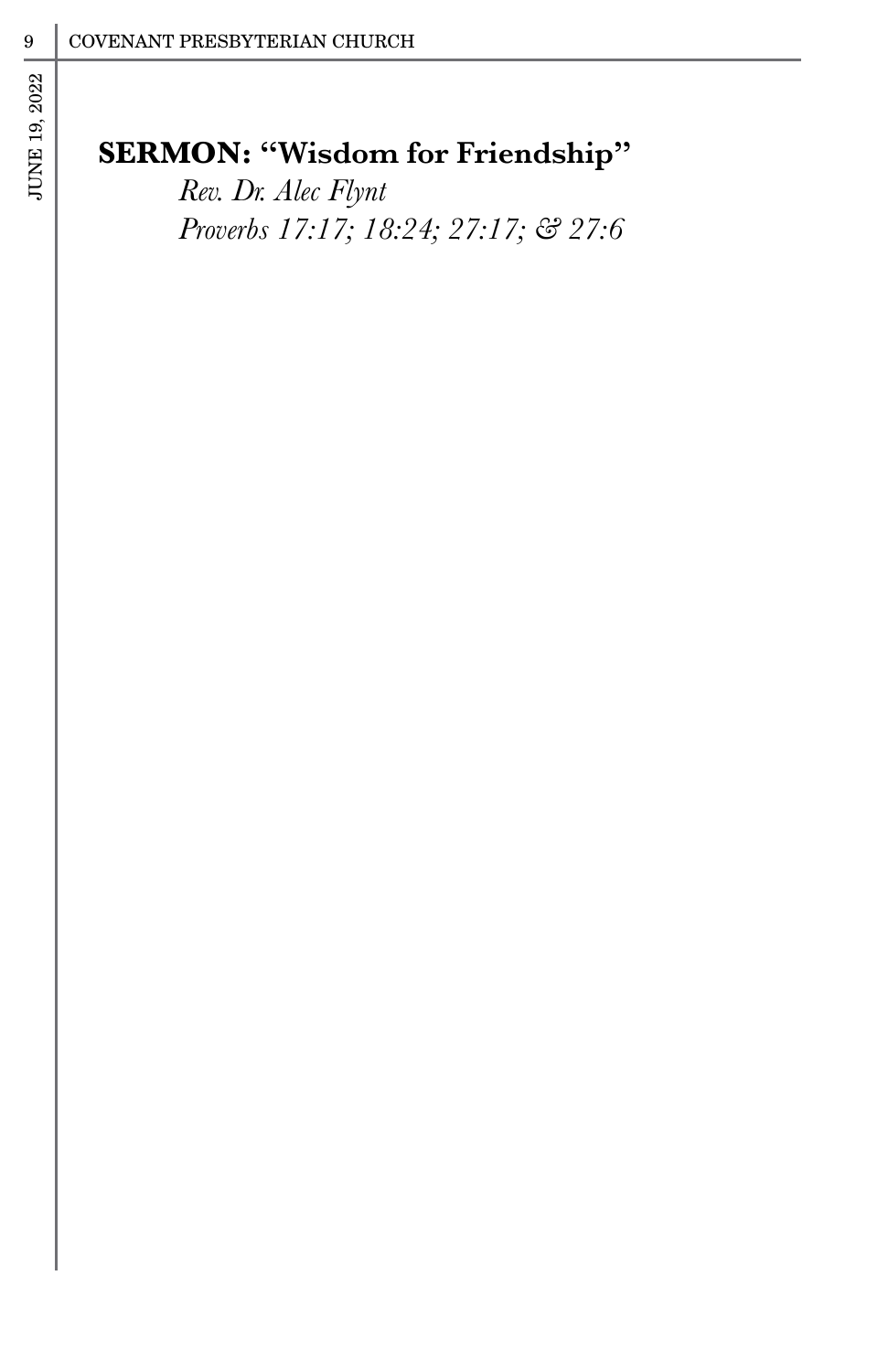#### COVENANT PRESBYTERIAN CHURCH 10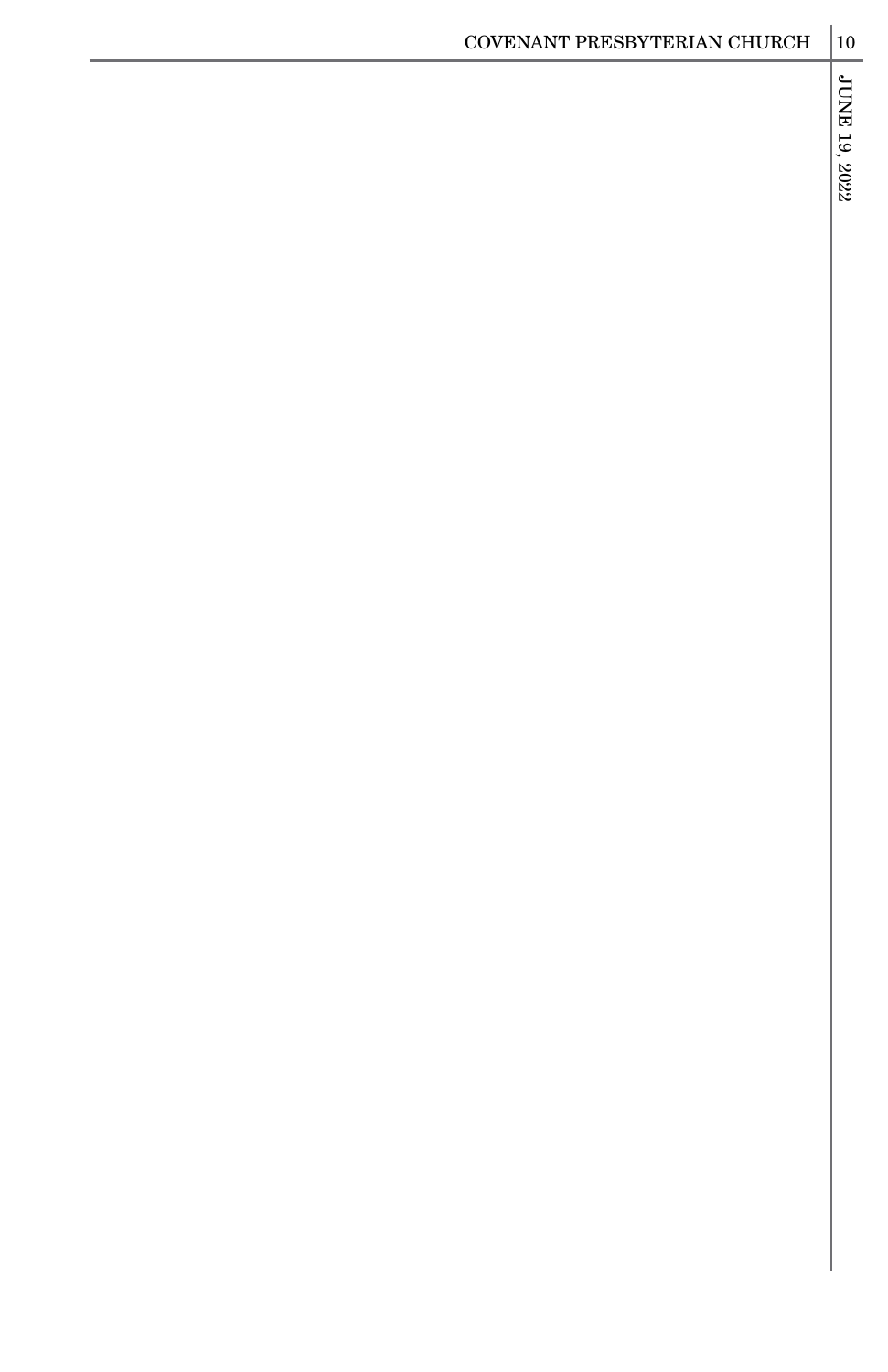### **THE LORD'S SUPPER**

#### **AFFIRMATION OF FAITH**

*Westminster Shorter Catechism*

Q5. Are there more Gods than one?

### **A. There is but One only, the living and true God.**

Q6. How many persons are there in the Godhead?

**A. There are three persons in the Godhead; the Father, the Son, and the Holy Ghost; and these three are one God, the same in substance, equal in power and glory.**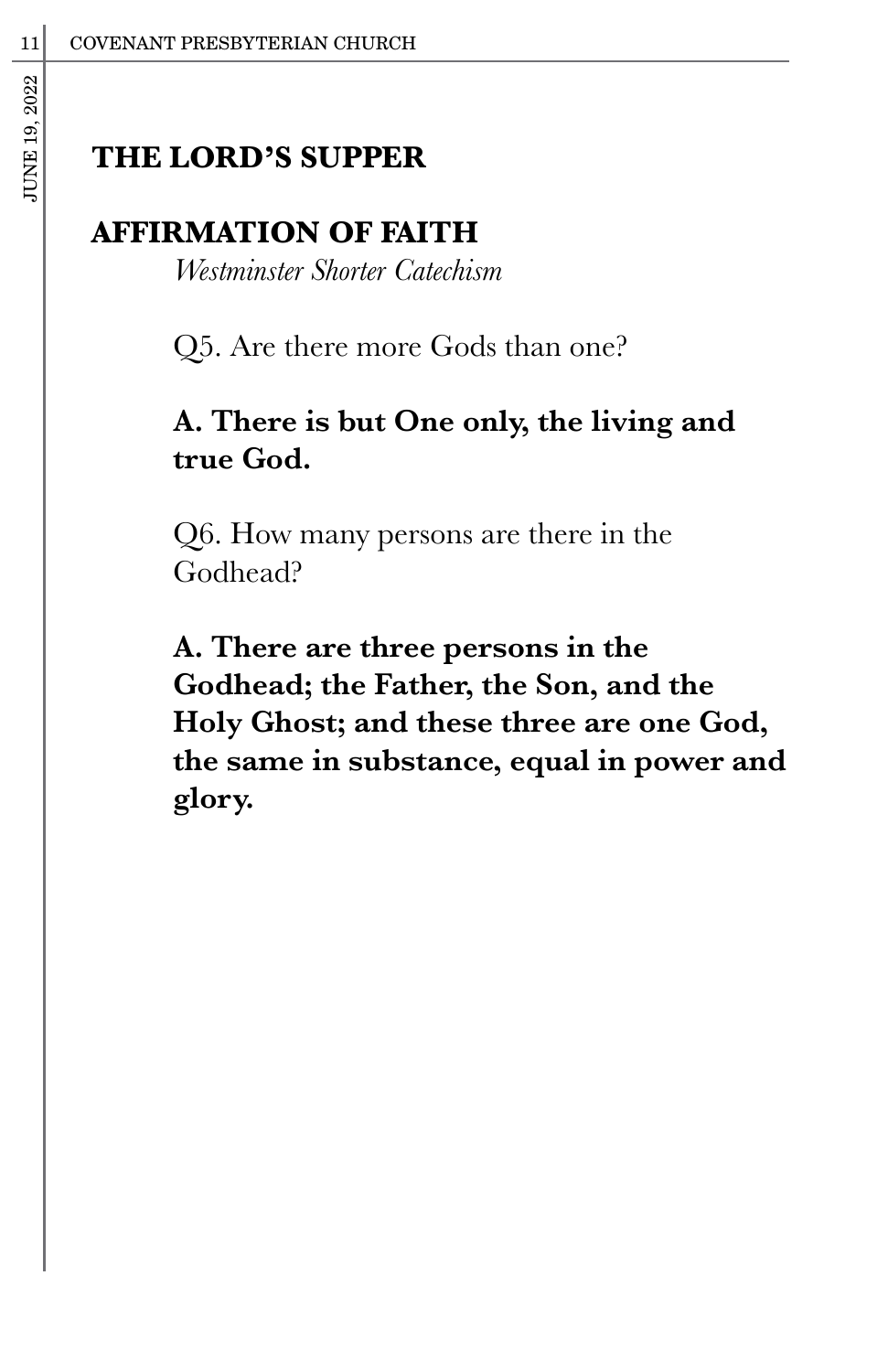### **PRAYER OF THANKSGIVING AND WORDS OF INSTITUTION**

#### **Prayer of Belief**

Lord Jesus, I admit that I am weaker and more sinful than I ever before believed, but through you, I am more loved and accepted than I ever dared to hope. I thank you for paying my debt, bearing my punishment on the cross and offering forgiveness and new life. Knowing that you have been raised from the dead, I turn from my sins and receive you as my savior. Amen.

#### **Prayer of Humble Access**

I do not presume to come to this your table, O merciful Lord, trusting in my own goodness, but only in your righteousness credited to me. I am not worthy so much as to gather up the crumbs under your table. But you are the same Lord whose manner is always to show mercy. Grant me, therefore, O Lord, the grace to commune now with Christ by faith, that I may evermore live with him and he in me. Amen.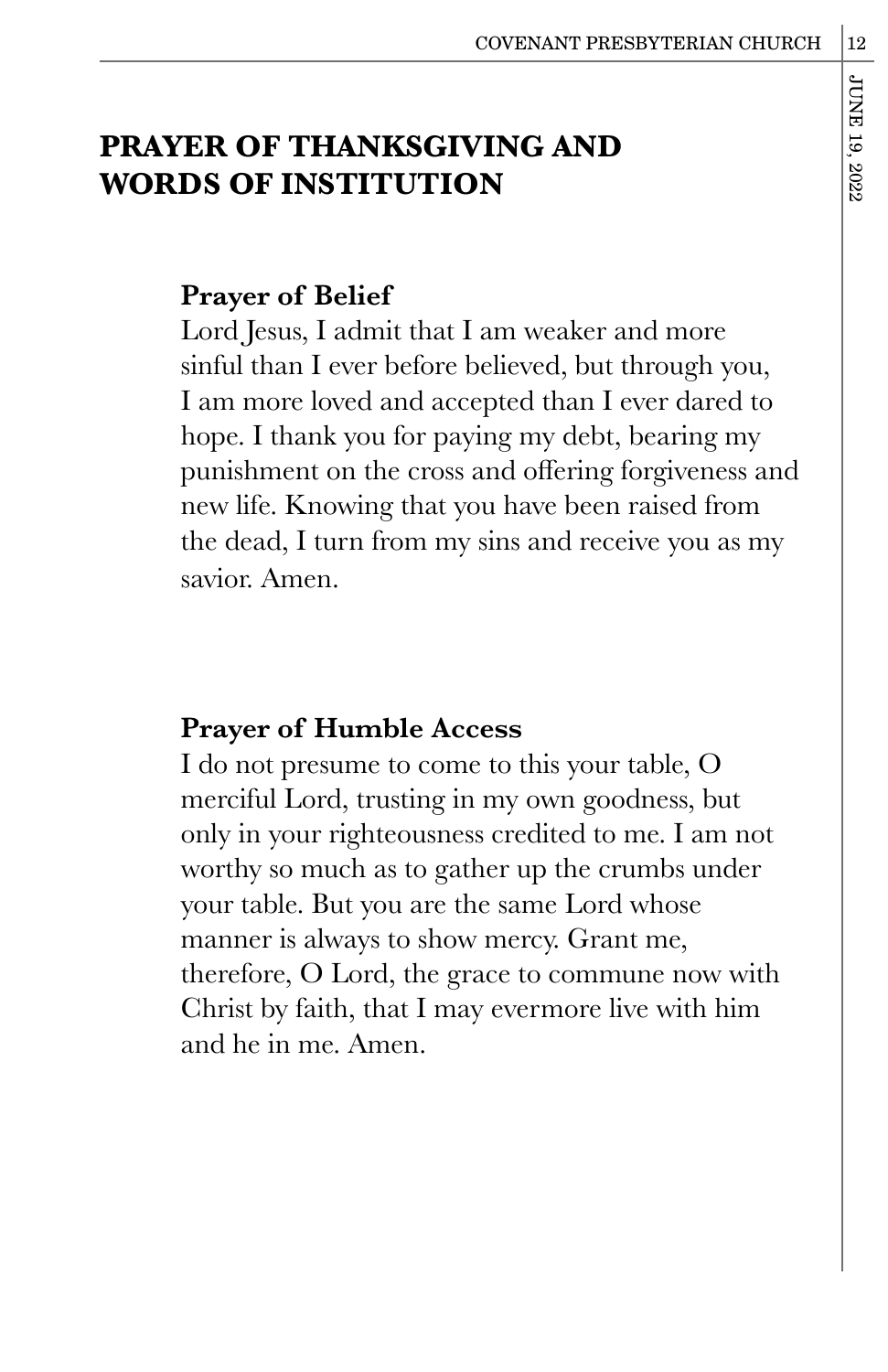#### **COMMUNION MUSIC**

*"Death Was Arrested"* 

Alone in my sorrow and dead in my sin Lost without hope with no place to begin Your love made a way to let mercy come in When death was arrested and my life began

Ash was redeemed only beauty remains My orphan heart was given a name My mourning grew quiet my feet rose to dance When death was arrested and my life began

Chorus: Oh, Your grace so free Washes over me You have made me new Now life begins with You It's your endless love Pouring down on us You have made us new Now life begins with You

Released from my chains I'm a prisoner no more My shame was a ransom He faithfully bore He cancelled my debt and He called me His friend When death was arrested and my life began (Chorus)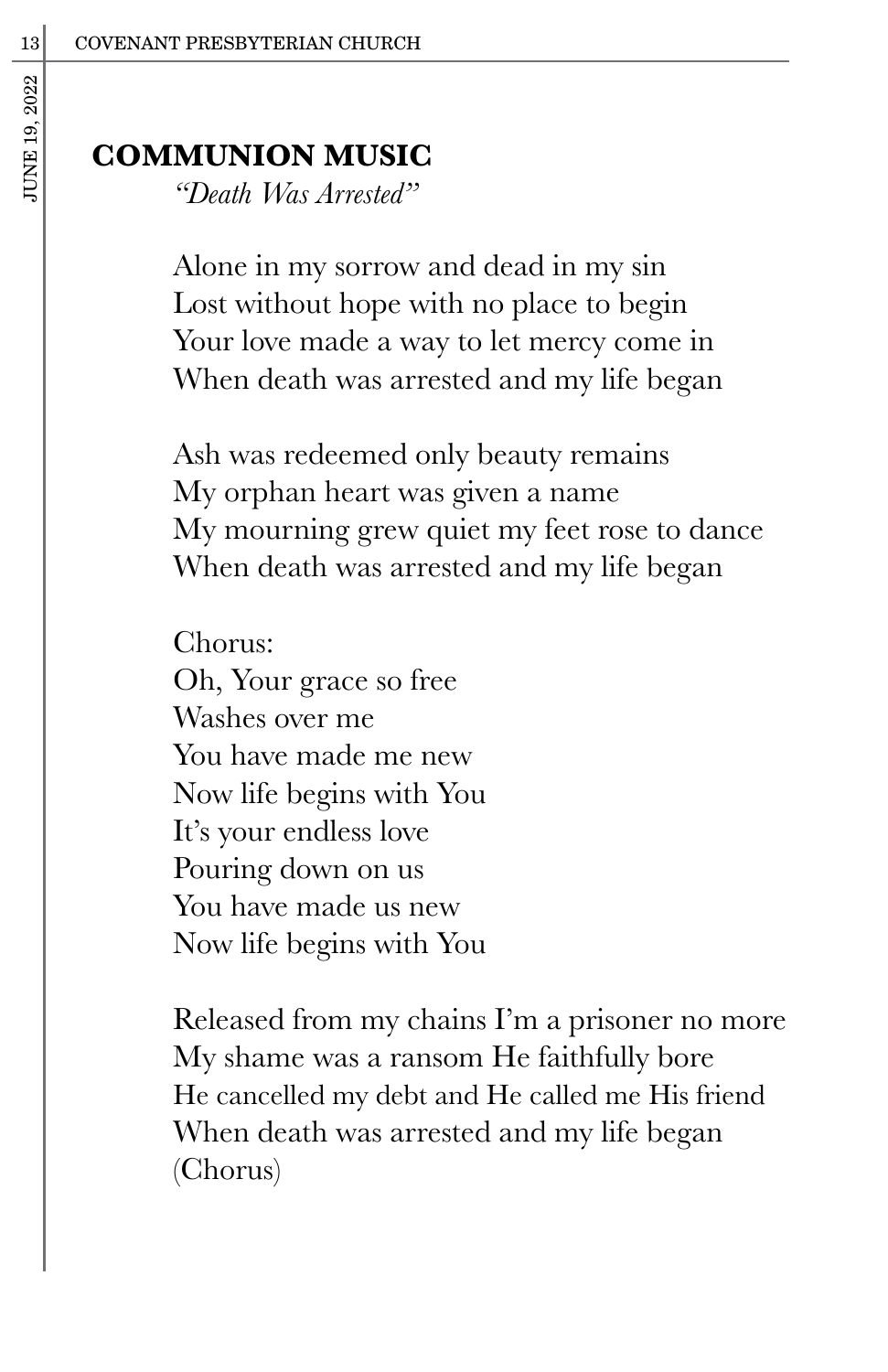Our savior displayed on a criminal's cross Darkness rejoiced as though heaven had lost But then Jesus arose with our freedom in hand That's when death was arrested and my life began (Chorus)

Oh, we're free, free Forever we're free Come join the song Of all the redeemed Yes, we're free free Forever amen When death was arrested and my life began (Repeat)

#### **PRAYERS OF THE PEOPLE**

*The Lord's Prayer*

Our Father who art in heaven, Hallowed be Thy name. Thy kingdom come, Thy will be done, on earth, as it is in heaven. Give us this day our daily bread. And forgive us our debts, as we forgive our debtors. And lead us not into temptation, but deliver us from evil: For thine is the Kingdom, and the power, and the glory, forever. Amen.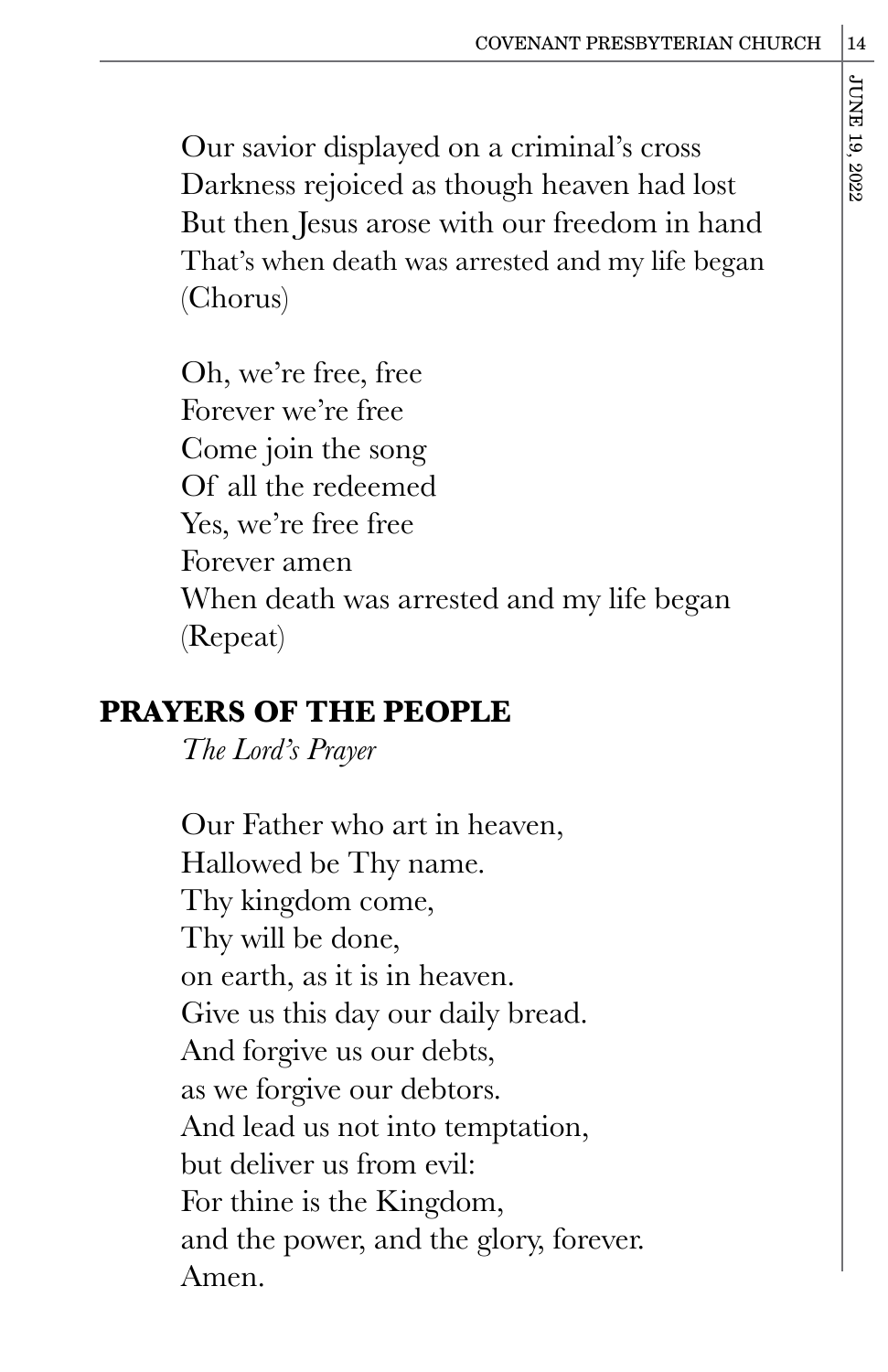# **PRAYING FOR MISSIONS**

#### Women's Resource Center

*The mission of the Women's Resource Center, a faith-based ministry, is to provide medically accurate information about pregnancy, fetal development, lifestyle issues, and other related services.* 

*Pray for WRC and their team of nurses, counselors, and staff as they counsel, love, and support young mothers in our city toward life and hope in Christ.*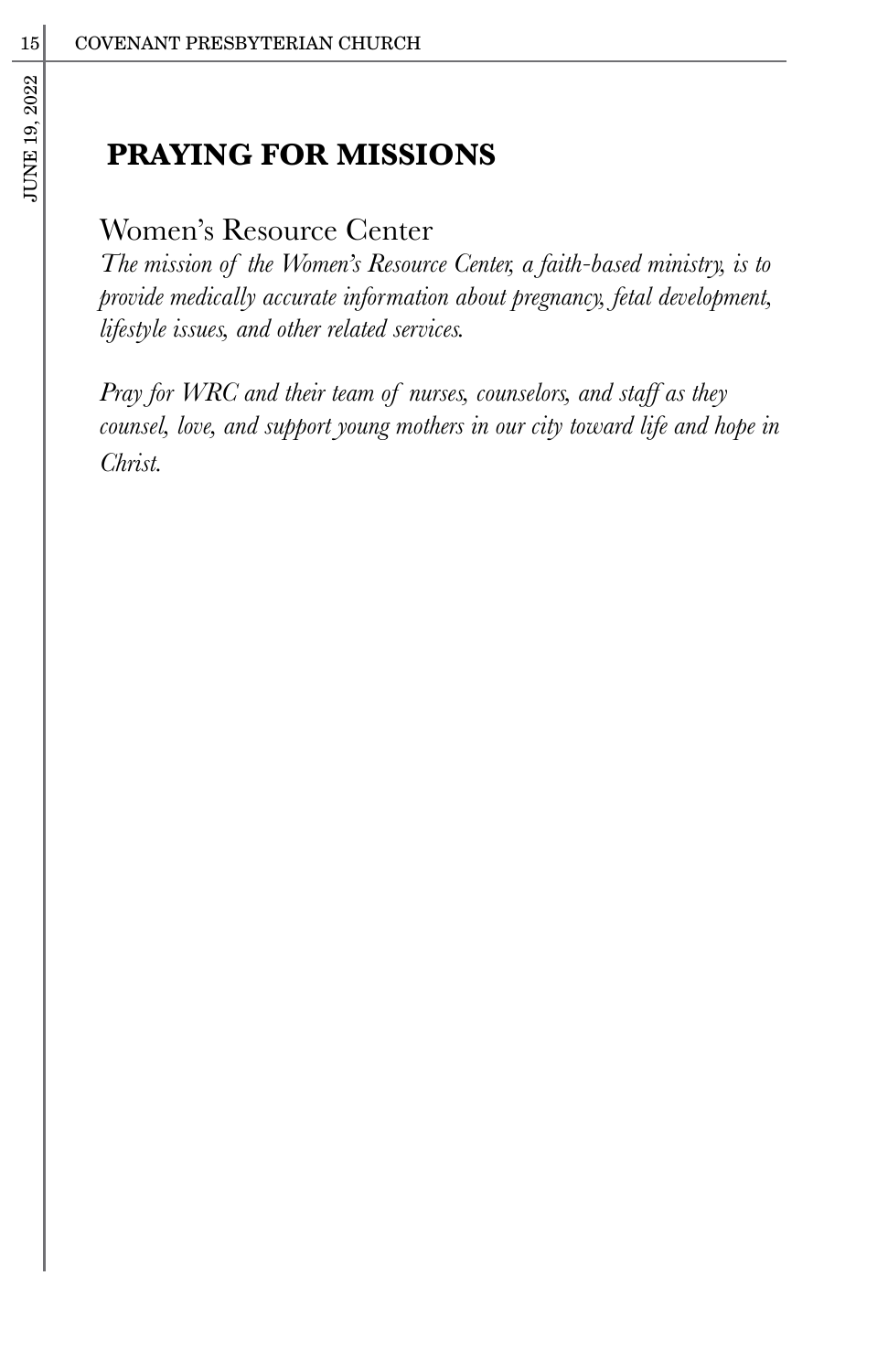### **DOXOLOGY**

 Praise God from whom all blessings flow; Praise Him, all creatures here below; Praise Him above, ye heavenly host; Praise Father, Son, and Holy Ghost. Amen. Amen. Amen.

# **BENEDICTION**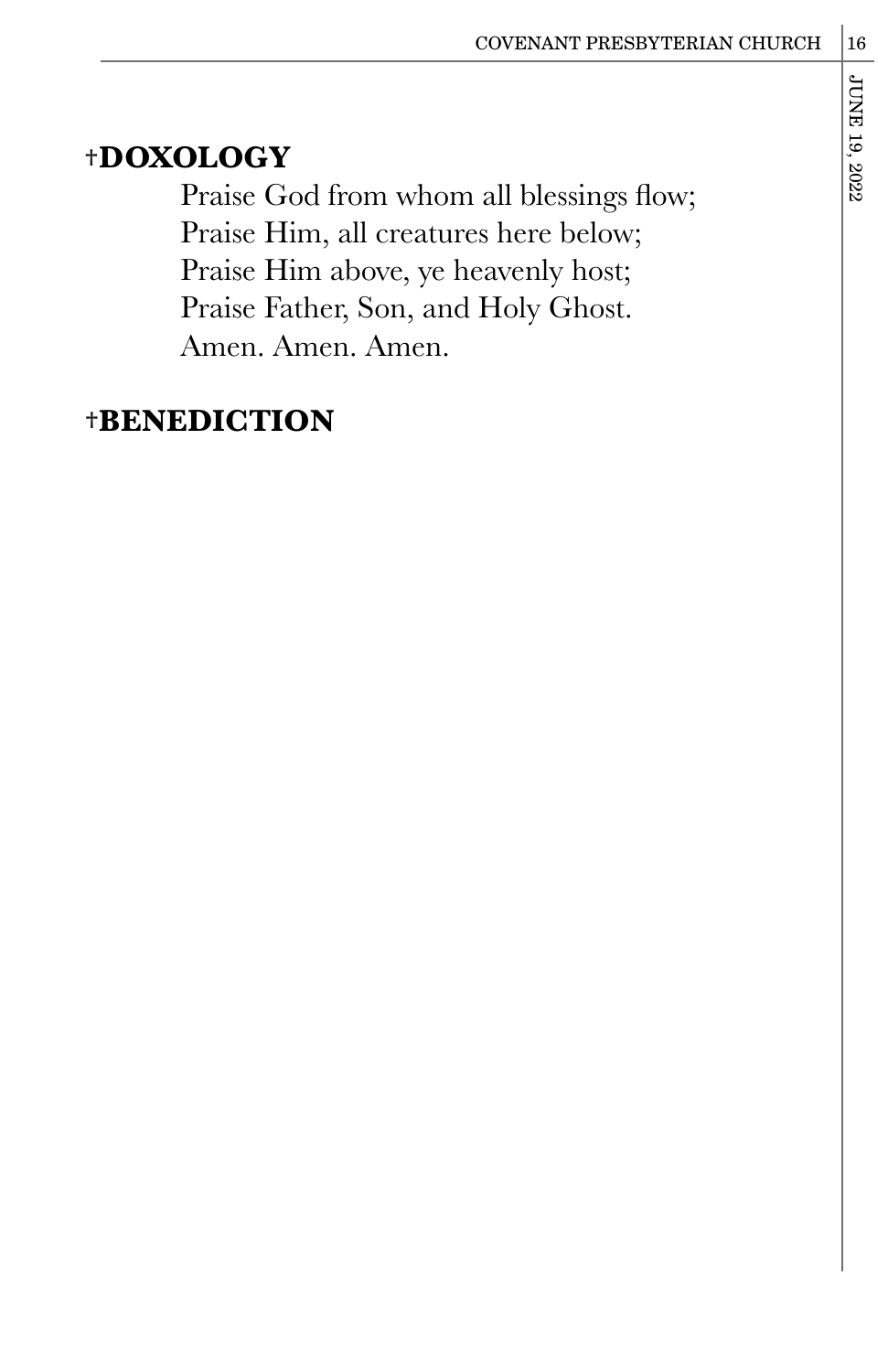#### **STAFF**

Rev. Dr. Alec Flynt, *Senior Pastor* alec@covenantpresmobile.org

Rev. Lanier Wood, *Executive Pastor*  lanier@covenantpresmobile.org

Marty O'Gwynn, *Director of Children's Ministry/ Pastoral Assistant* marty@covenantpresmobile.org

Whitney Rajkovic, *Director of Music* whitney@covenantpresmobile.org

Kitty York, *Director of Women's Ministry*  kitty@covenantpresmobile.org

Rob Still, *Director of Youth Ministry*  rob@covenantpresmobile.org

Brynn Outlaw, *Assistant Director of Youth Ministry*  bbenak0001@gmail.com

Cameron McFatter, *Director of Community Ministries/ Facilities Manager* cameron@covenantpresmobile.org

Bobby Crow, *Accountant/Business Administrator* bobby@covenantpresmobile.org

Karen Curry, *Receptionist* karen@covenantpresmobile.org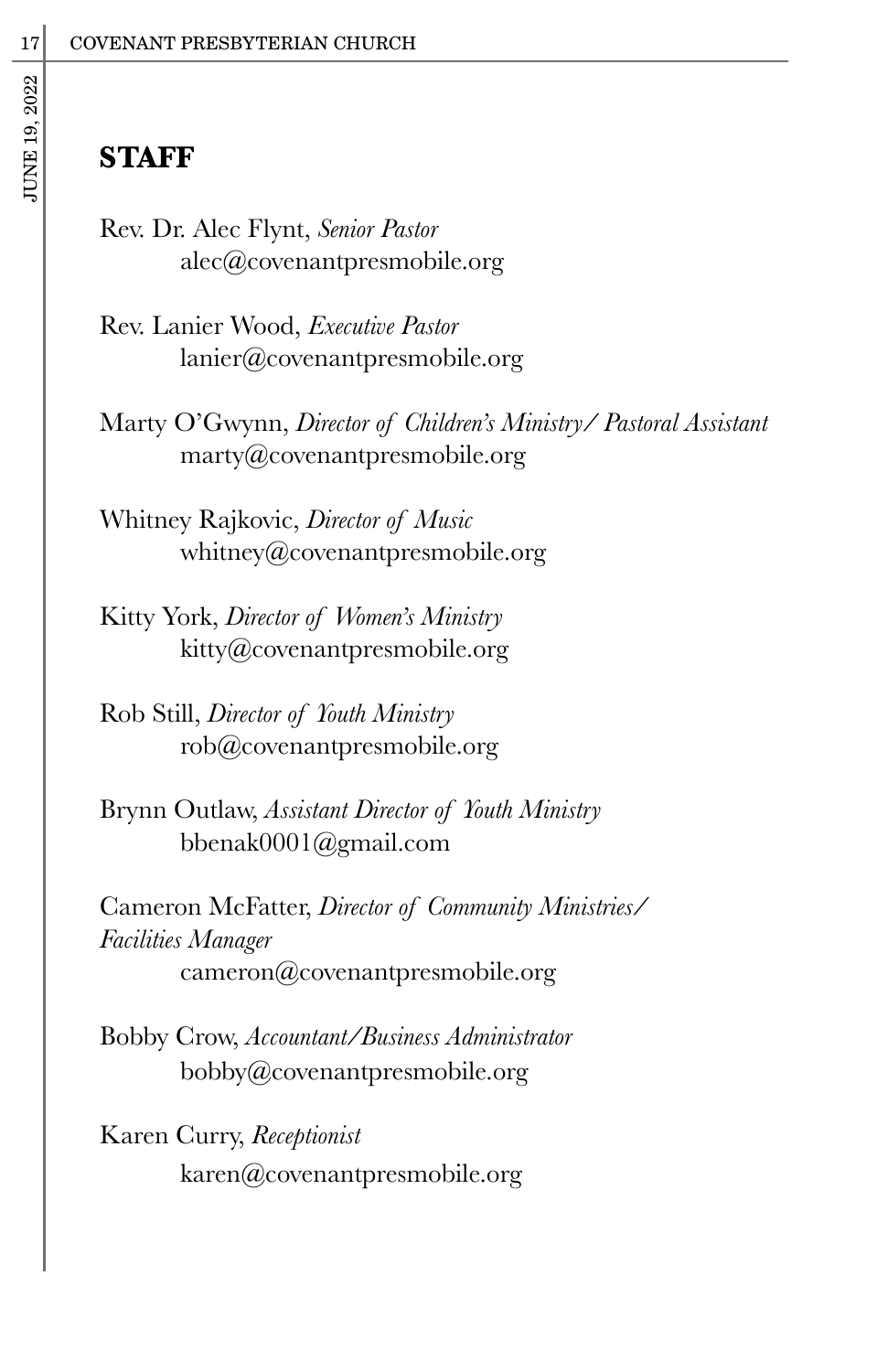### **THIS WEEK AT COVENANT**

# **Tuesday, June 21 –**

Crichton Table, 11:00 a.m.

#### **Wednesday, June 22** –

Breakfast Bible Club, 9:30-11:00 a.m. Women's Bible Study, 9:30 a.m. & 6:30 p.m.

#### **Thursday, June 23** –

Men's Bible Study, 6:30 a.m. FrisBible, 5:00-6:30 p.m.

#### **ELDERS**

Bubba O'Gwynn, Brad Hoffman, Stephen Fitts, Jimmy Dawood, Lance Covan, Forrest Crabtree, Joe Currier, & Joe Hastings

#### **DEACONS**

Don Breter, Kelley Lamberth, Victor Streed, Kenneth Taylor, & Linda Turnipseed